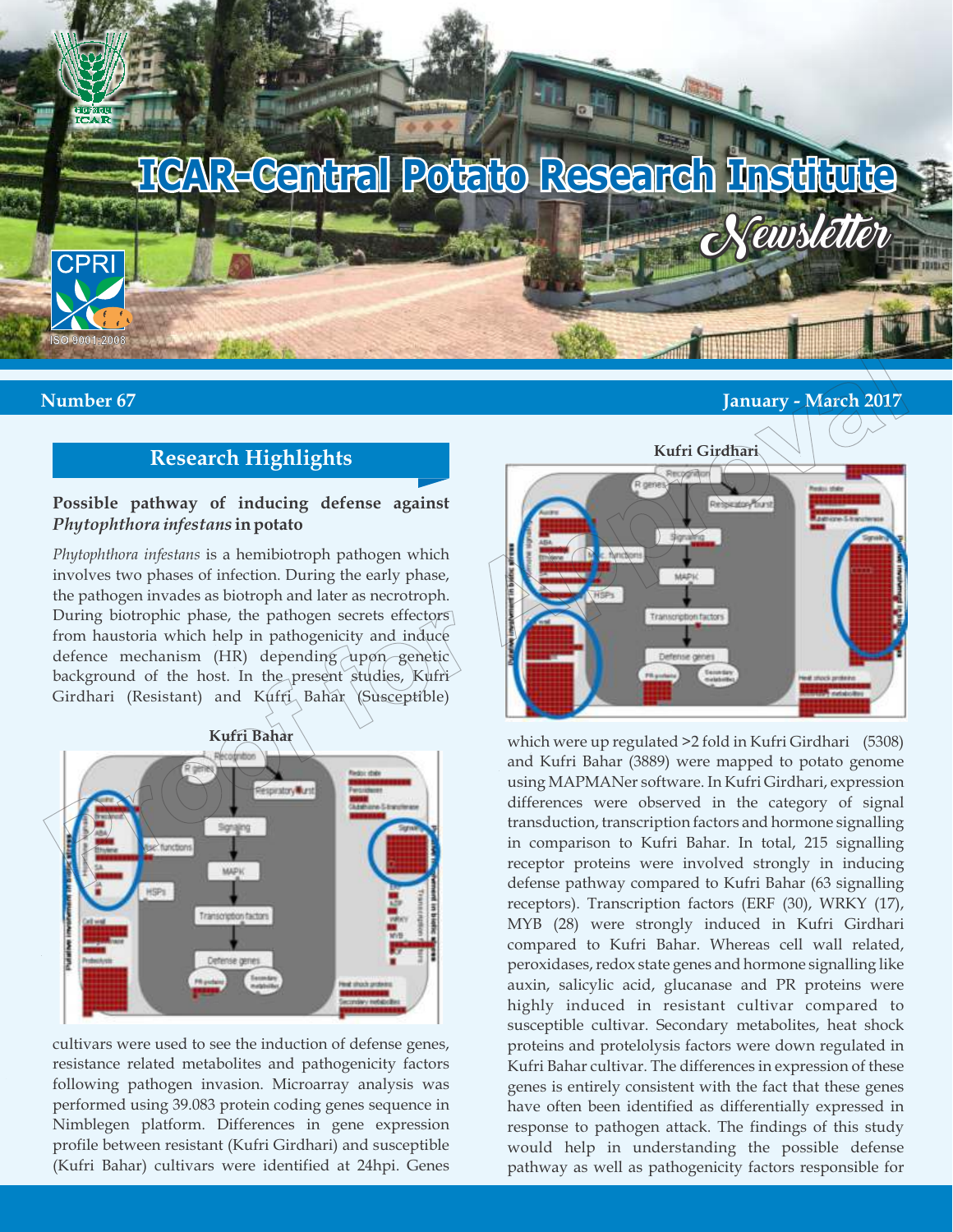late blight in potato. Once the roles of such genes are known, the most useful genes would be used for the management of late blight using conventional and molecular approaches.

*S Sundaresha, Sanjeev Sharma, Vandana Thakur, Shubhangi Sharma, A. Jeevalatha, Vinay Bhardwaj, Bir Pal Singh & SK Chakrabarti*

## *In-vitro* **soil less culture of potato cyst and root knot nematode**

Maintaining axenic culture of an obligate root pathogen using soil is very difficult due to the presence of several biotic soil inhabitants which lead to contamination of the culture. Here we developed an indigenous growth pouches (a soil less medium) to maintain pure culture of potato cyst nematode (PCN), *Globodera* spp. and root knot nematode (RKN), *Meloidogyne* spp. in controlled conditions.These pouches can be used for the studies viz., seedling root biology and growth, development and maintenance of pure cultures of PCN and RKN without soil. The growth pouch is made up of whatman paper enclosed in a thin transparent polythene envelope. Tissue



*Maintenance of tissue cultured potato plant*  **(Cv. Kufri Jyoti)** *in growth pouches*

cultured potato seedlings (Cv. Kufri Jyoti) without roots were transferred to these growth pouches using sterile forcep. After transferring the plants enough watering should be done to wet the paper and these pouches were supported with two thermocol sheets of 0.5 inch thickness and were kept vertically in plastic/glass trays with sufficient water to moisten the paper through capillary action. After rooting one layer of the polythene bag was lifted to expose the roots for inoculation. Before inoculation, a small rectangular piece of GF/A filter paper was placed just below root tip to increase the infection efficiency and 20µl nematode suspensions with 20-25 second stage nematode juveniles were inoculated on this rectangular piece of filter paper then it was covered with another piece of filter paper of similar size. After 2-3 days of inoculation, the filter paper was removed using sterile forcep. The points of inoculation were marked on the



*Development of nematodes on growth pouches*

polythene sheet to track the progress of nematode infection and establishment. The trays were kept in BOD and maintained at 22°C for 60 days. The nematode growth and development was monitored through transparent polythene sheet until completion of life cycle. After  $60^{\circ}$ days, PCN cysts filled with eggs were harvested/from pouches. The pouches were also tested for culturing RKN using Tomato seedlings. The same procedure as described above was followed for nematode inoculation and maintenance. After 30 days, the development of eggs were observed on the root surface inside gelatinous matrix. The presence of normal eggs in cyst in PCN and gelatinous matrix in RKN indicated that theses nematodes are able to complete their life cycles successfully in these pouches. Hence these growth pouches are potential soil less low cost option for maintaining axenic cultures of different nematode species. This study can be further extended for resistance screening against PCN and host differential studies. using soli is very difficult due to the presence of several propositions of interactions with the team and estual proposition of the minimizaring of the team and proposition of the proposition of the proof of a proposition

*Priyank H Mhatre, EP Venkatasalam, Divya KL, R Sudha, J Jenifer, Aarti Bairwa & J Berliner*

### **High density planting in net house for increased minituber production**

Potato has become one of the most important food commodity in the present times, with its increasing popularity and demand. However, productive potato production is extremely dependent on disease-free good quality seed of notified varieties. Potato seed production involves stringent and controlled growth conditions. With the advent of Hi-tech seed production system, tissue culture labs, net houses and Aeroponic units have been established and adopted by several seed producers to maintain high seed standards. However, net house space has become not only a limiting factor but also an expensive investment in overall seed production programme. There is dire need of utilizing this resource with utmost judiciousness. Present adopted method is mainly ridge and furrow system with 30x10 cm geometry. For obtaining higher number of tubers per unit area, high density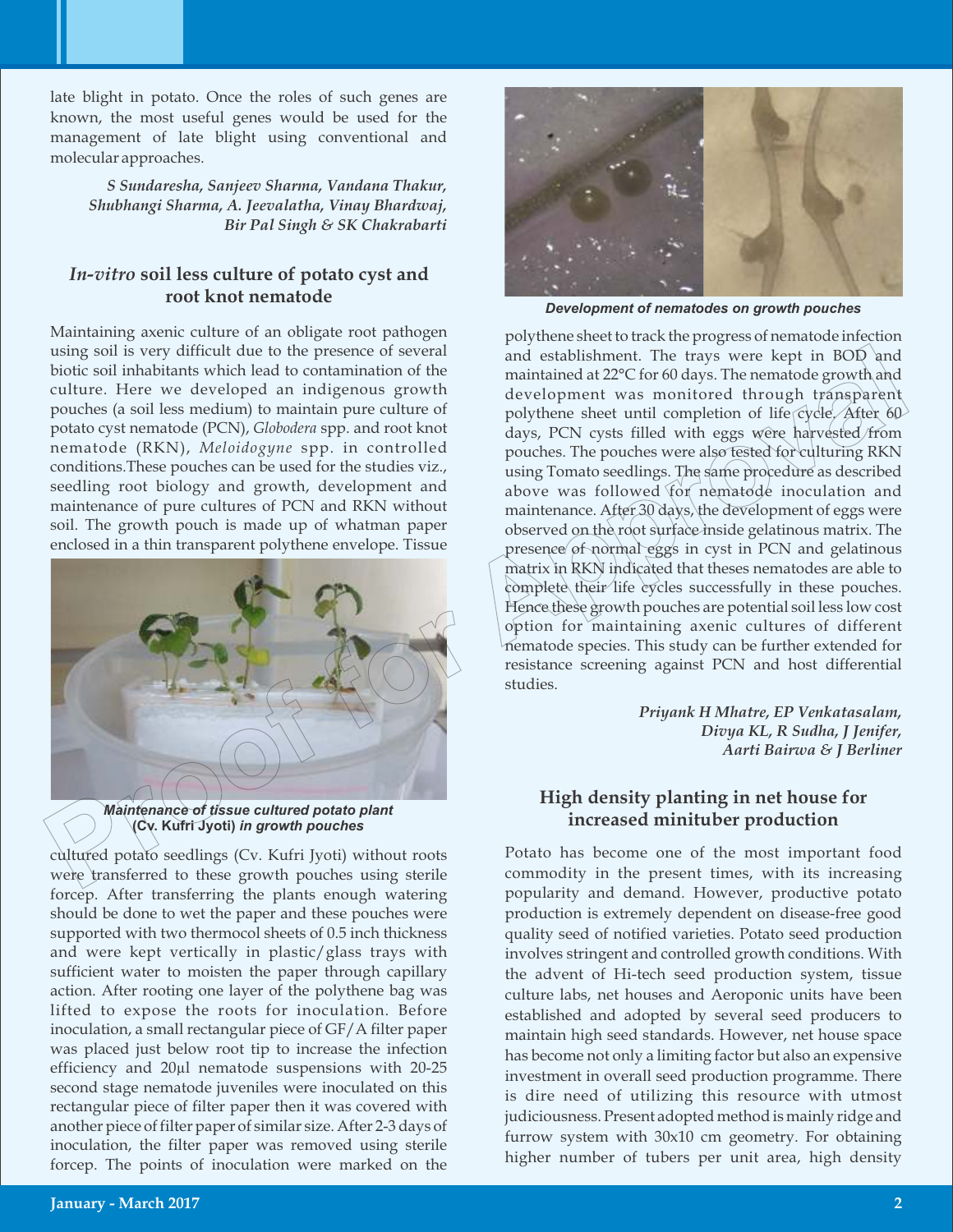

*Flat-bed planting in net house at CPRS, Jalandhar*

planting in flat-beds can be an important alternative to best utilize the available net house space. An experiment to evaluate high density flat-bed planting as against conventionally used ridge and furrow method in net house was conducted, at Central Potato Research Station, Jalandhar with two varieties Kufri Chandramukhi and Kufri Surya and different row spacings of 30 cm (T30), 20 cm (T20), 15 cm (T15) and 10 cm (T10) as against control ridge and furrow planting at 30 cm (TC). Plant to plant spacing at 10 cm was kept uniform in all treatments. Method of irrigation was over-head sprinkler system. The characters yield, total no. of tubers, undersize, oversize and seed size tubers were evaluated for the treatments on per meter square basis. The spacing of 10 cm  $\times$  10 cm (TC) significantly out yielded the other treatments in producing not only yield but also the total number of tubers. On an average the flat bed planting at 10 cm row to row spacing provides a benefit of twice the number of tubers and 1.5 times the yield over control ridge and furrow planting on per meter square basis. The adoption of flat-bed planting in net house has tremendous potential in increasing the overall seed production from net house which would present itself favourably in advanced seed production generations. An approximate advantage of 8 times seed production is projected in G2 on the basis of number of tubers produced. The worked out economics provide an estimated profit of 1.73 times more under high density flat bed at T10 as against standard ridge and furrow method (TC) as produced in the present experiment. The highdensity flat-bed planting may be suitably used for planting less than 5 gm mintubers to produce larger amount of good quality seed by seed producers. **Proof for Approximation Provided the content of the best state of the content of the content of the content of the content of the content of the content of the content of the content of the content of the content of the** 

> *RP Kaur, JS Minhas, Sukhwinder Singh, Sugani Devi & AK Singh*

#### **Potato varietal decision support system**

A web based potato varietal DSS has been developed by ICAR-Central Potato Research Institute, Shimla to facilitate potato stakeholders to take decision regarding the planting of variety suitable for particular agro-ecological zone, duration (early, medium, late), disease attributes and other related traits like parentage, year of release, morphological & agronomic features, etc. The database is developed in



DOT NET technology with SQL database at the backend. The DSS is simple, easy to use and based on graphical user interface (GUI) requiring minimum inputs in the form of selection from drop down menus. Based on the choices made by the user the most relevant search results are provided as output. Simultaneously, the database also provides user with the option to see the specification of the varieties individually.

The principal target of this DSS would be the Farmers, but it would also help researchers and other stakeholders who intent to know about the crop. Presently the database holds information on the 51 varieties released by ICAR- Central Potato Research Institute. The tool would also find utilization for breeding, in selection of parents, as information on pedigree of the varieties has also been provided. The tool is very flexible and user-friendly, and can be used for a number of different applications.

> *Shashi Rawat, Ratna Preeti Kaur Shefali Sood & SK Chakrabarti*

# **Transfer of Technolgy**

### **Farmer's training on potato cultivation in collaboration with CIP, New Delhi**

The institute organised a one day off campus farmer's training on *"Aloo ki vaigyanik kheti"* at Nachna village for farmers from Jaisalmer district of Rajasthan on  $9<sup>th</sup>$  March,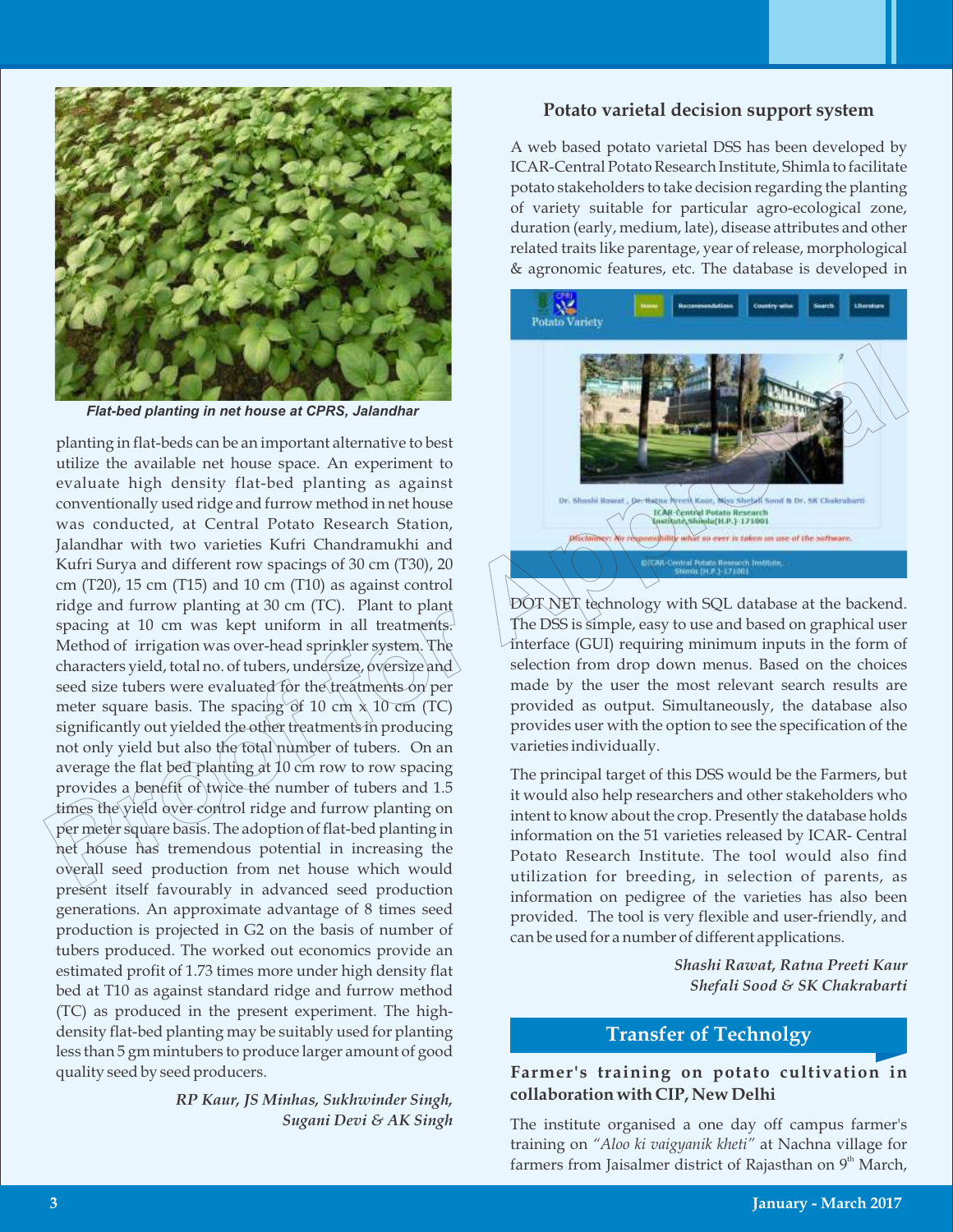

2017. The training was organized in collaboration with CIP, New Delhi. A total of 70 farmers participated in this training and learned latest technologies of potato cultivation through lectures and field visit. The focus of this training was expansion of potato area in warmer zones of Rajasthan. For this purpose, heat tolerant varieties were promoted among farmers for cultivation.

### **Training programme for farmers of Mehsana, Gujarat**

A three days farmer's training was organized at CPRI, Shimla on "Improved methods of potato cultivation" during 18-20 March, 2017. The training was sponsored by ATMA, Mehsana, Gujarat and a total of 30 farmers along with two officials participated and benefitted from this



training. The training included lectures from CPRI Scientists on different topics, Film show, museum visit and a field visit to Kufri-Fagu. Special focus on potato for processing purpose was given by the experts during this training.

### **Two days training program on scientific cultivation and processing of potatoes**

Central Potato Research Station Patna organized two days training program on "Scientific Cultivation and Processing of Potatoes" from  $27<sup>th</sup>$  to  $28<sup>th</sup>$  February, 2017. 64 trainees



consisted of NGO women members, students, teachers and social workers attended the training programme. Various aspects of production and processing of potatoes were covered during the training. Lecture-cum-discussion, video shows, demonstrations, practical exercises, field and lab visit, etc. were the modes for imparting training to the participants.

## **ICAR-CPRI Shimla participated in 5th India International Potato Expo 2017**

ICAR-Central Potato Research Institute-Shimla participated and put up an exhibition stall in 5th India International Potato Expo 2017 at Milan Ground, Kolkata from  $09<sup>th</sup>$  to  $10<sup>th</sup>$  March, 2017.



The Expo was jointly organized by the Indian Chamber of Commerce with the active support of Ministry of Agriculture, Ministry of Commerce & Industry and Government of West Bengal. A large number of farmers, scientists, policy makers, manufactures, companies, NGO members, women entrepreneurs and other stakeholders in agriculture and allied activities visited the CPRI stall.

### **ICAR-Central Potato Research Station (CPRS) Patna bagged second best stall award**

ICAR-Central Potato Research Station (CPRS) Patna participated and put up an exhibition stall during Bihar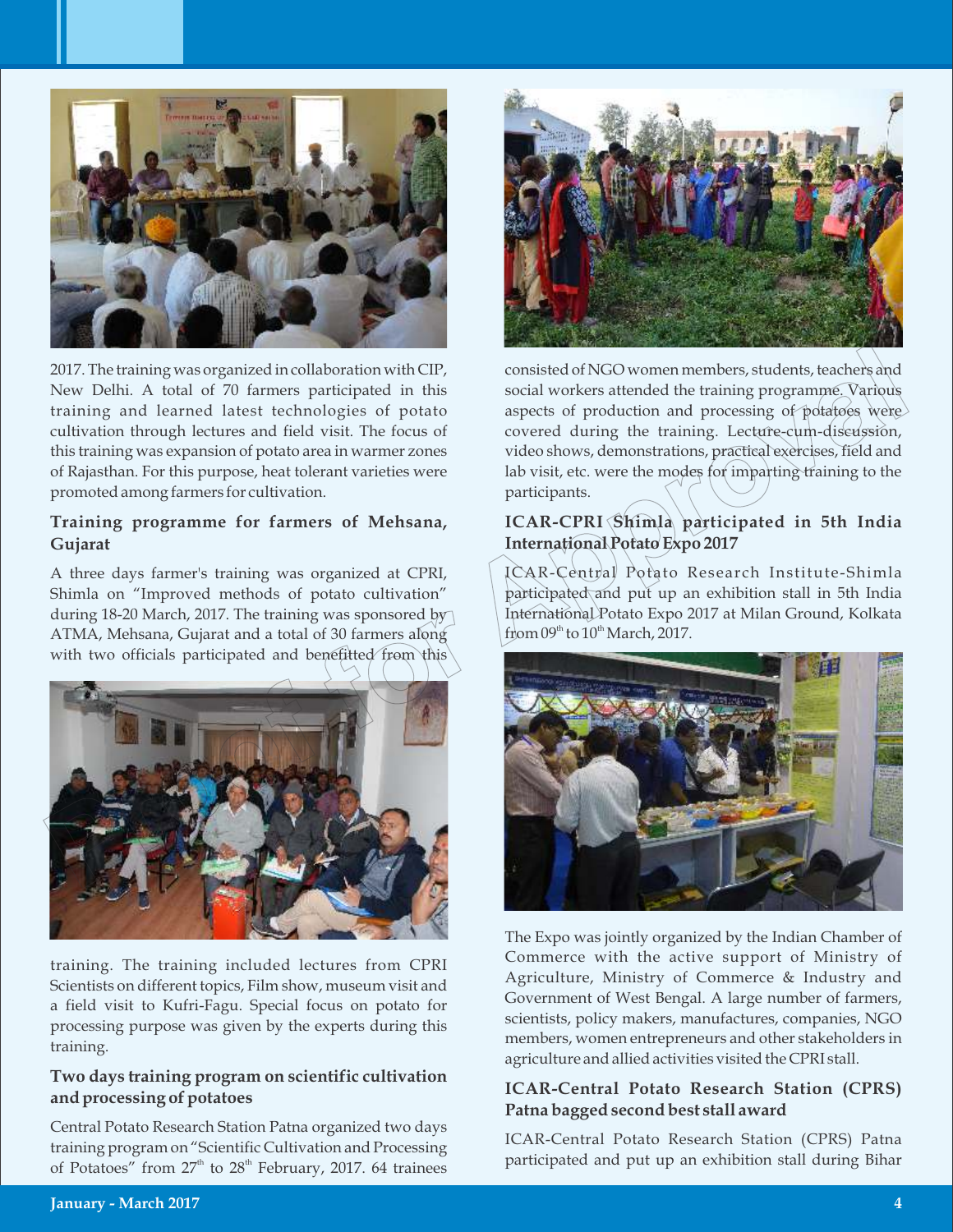Kisan Mela organised Bihar Agriculture University on 3-5 Mar, 2017. Various technologies of the institute like live sample of potato varieties, processed products, True Potato Seeds (TPS), minitubers from net house, microtubers from aeroponic system, virus testing kits etc. were displayed during the exhibition. A large number of farmers, scientists, professors, NGO members, women entrepreneurs and other stakeholders in agriculture and allied activities visited the stall and they were made aware about various technologies of the institute. ICAR-CPRS Patna bagged second best stall award during the exhibition.



# **Organizing farmers' training by Modipuram under mera gaon mera gaurav program**

Two farmer training programs based on potato crop were organized under 'mera gaon mera gaurav' program on village Mahmudupur (Hapur) and Modipuram campus by Central Potato Research Institute Campus, Modipuram. A farmer's seminar was organized on March 20, 2017 in Mahmudpur village of the district Hapur. In which the campus scientists explained the available advanced techniques of potato production to farmers in the potato varieties, balanced use of fertilizers, storage and processing. About 50 farmers participated in this event. In this order, on the campus about 100 potato farmers of different districts of Uttar Pradesh like Meerut, Hapur, Fatehpur and Rangareddy (Telangana) participated on March 22, 2017. The available technical information of potatoes and other crops was given to the farmers in the seminar. The program was started by Dr. Manoj Kumar, Joint Director of the campus with his address. The program provided detailed information about potato varieties, soil testing, agronomic practices of potato production, methods of prevention of potato crops by diseases and pests and methods of storage of potato. Dr. D.V. Singh and Dr. Amit Kumar, invited from Sardar Vallabh Bhai Patel Agricultural and Technology University, Meerut, were



given information on fish and animal husbandry. The program concludes with the Farmers Quiz Summit.

### **Live Phone-in Programme at Doordarshan**

Scientists from CPRI, Shimla participated in the Livephone programmes on different subjects on Doordarshan from January to March, 2017. The details of the topics along with experts are given below.

| Month   | <b>Topics</b>                                                                                                                         | Name of<br>the Expert |
|---------|---------------------------------------------------------------------------------------------------------------------------------------|-----------------------|
| January | Potato varieties, planting Dr. Vinod Kumar<br>and nutrient management Dr. Rajesh Kumar<br>in mid hills of HP                          | Singh                 |
|         | February Intercultural operations, Dr. Ashwani<br>harvesting and storage of Sharma<br>potato in lower hills of HP   Dr. Brajesh Singh |                       |
| March   | Potato disease and pest Dr. Sanjeev Sharma<br>management in mid hills Dr. Sridhar J.<br>of HP                                         |                       |

# **Important Meetings, Events & Visitors**

# **Meeting on doubling farmers income in HP organized at ICAR-CPRI, Shimla**

The coordination committee meeting on **"Doubling Farmer's Income in Himachal Pradesh"** was organized at ICAR-CPRI, Shimla on 17<sup>th</sup> March, 2017. The meeting was chaired by Dr. H.C. Sharma, Hon'ble VC, YS Parmar University of Horticulture & Forestry, Nauni and convened by Dr. SK Chakrabarti, Director, ICAR-CPRI Shimla. It was also attended by Dr. Ashok Sarial, VC, CSK HPKV, Palampur, and Representative of different line departments like Agri/Horti / Fisheries/Animal Husbandry & other delegates and all heads of Divisions of CPRI Shimla. Discussions were held on How to double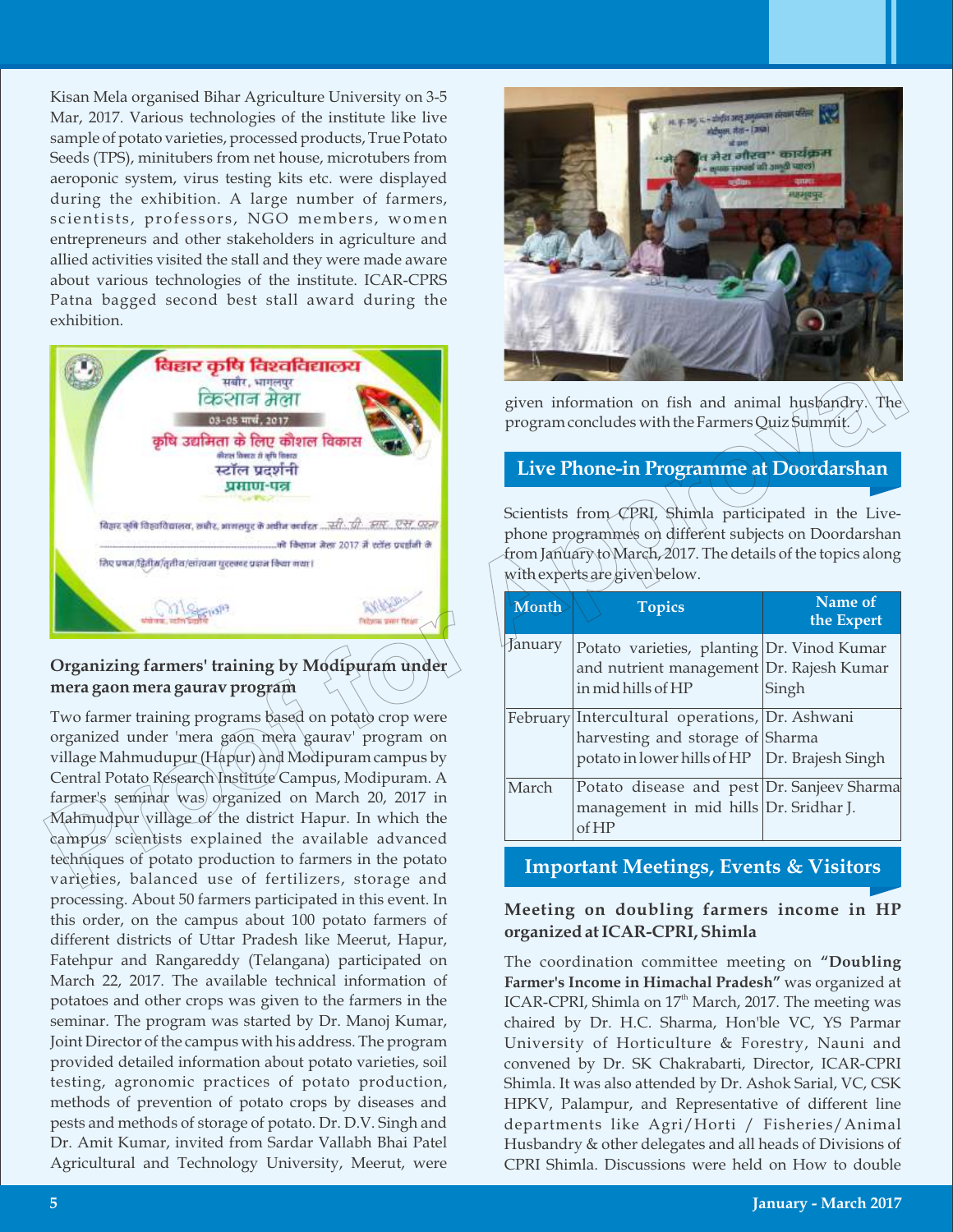

income of farmers by 2022. Interventions like Crop diversification, provisioning of irrigation, introduction of new varieties & technologies etc were discussed in length by the Chairman and members of the Committee. The committee has been given responsibility to prepare road map for Doubling Farmer's Income in Himachal Pradesh by taking into consideration views of all the stake holders involved in agriculture development in this state.

# **th The 5 Potato Stakeholders' meet and Science Day celebrated at CPRS, Jalandhar**

The 5<sup>th</sup> Potato Stakeholders' meet was held at Central Potato Research Station, Jalandhar on  $28<sup>th</sup>$ February 2017 under the chairmanship of Dr. S.K.Chakrabarti, Director, Central Potato Research Institute, Shimla. Eighteen scientists and 62 progressive potato seed growers, potato industry persons, and related government officials participated in the meeting. During the meet an interactive discussion ensued among the scientists and the stakeholders where several issues including seed production systems, quality of potato seed, seed producing areas etc. were discussed. The meeting was an important forum to sensitize the stakeholders about the challenges faced by potato seed industry and producers and become aware of the issues faced by the potato-based producers and industry to carry out future need based research. An extension folder entitled "MaintainingSeed Potato Quality under Net House: A Boon income of farmers by 2022. Interventions like Crop contributed for the Carrier of the Capital and members of the Committee and anomelone of the Capital control of the Capital control of the Capital and the committee is bee



toFarmers"wasalsoreleasedontheoccasion

Science day-2017 with the theme "Science and Technology for the Specially Abled Persons" was also celebrated concurrently. On this occasion Mr. Harnek Singh, Block



Agriculture Officer, Moga was honoured and felicitated as a specially abled guest, who has been proactive in the region for promoting green technologies irrespective of his ability and has made several landmark achievements in the past.

# **Visit of Dr Jurgen Kroshchel, Country Manager, CIP at CPRI Campus, Modipuram**

Dr Jurgen Kroshchel, Country Manager, CIP, New Delhi and Dr. MS Kadian, Regional Potato Leader, CIP, New Delhi visited the Campus on 20<sup>th</sup> February, 2017. Dr. Manoj Kumar, Joint Director and Scientists welcomed the delegates and described research activities conduced at the Campus. Dr. Kroshchel visited the Seed Production Unit, Machhari and the CIP-CPRI experiments at the Campus.



Dr. Kroshchel appreciated the research activities being carried out at the Campus.

### **Professor Dr. R. B. Singh visited Modipuram Institute campus**

Prof. RB Singh, formerly Chairman, ASRB, honored with Padma Bhushan by the Government of India. And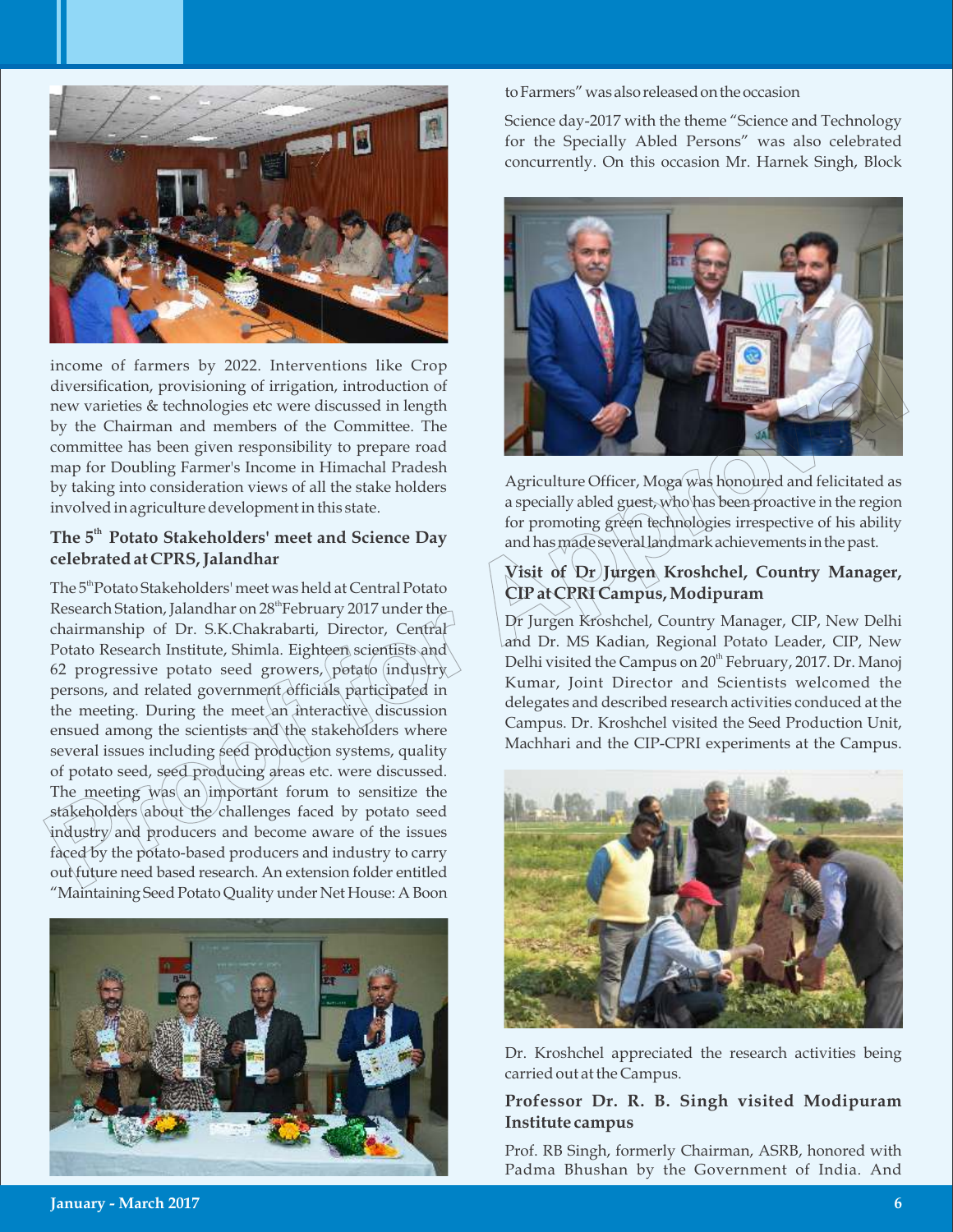Chancellor, Central Agricultural University, Imphal and former President, National Academy of Agricultural Sciences, visited the Central Potato Research Institute Campus, Modipuram on 17th February, 2017.Dr. Manoj Kumar, Joint Director of the campus welcomed the dignitaries and provided detailed information about the activities of potato research on the premises.



During his visit, Dr. Singh looked at the aerophonic and tissue culture methods of producing quality potato seeds and appreciated the techniques. Thereafter, Dr. Singh discussed the expansion of various areas of potato research from the campus scientists and appreciated the ongoing scientific activities on the premises.



On the campus, he looked at the healthful purple skin and pulp potato tubers and appreciated the ongoing efforts in this direction. Dr. Singh advised the scientists to work on connecting potato processing methods with the employment of the villagers.

#### **Quarterly Hindi workshop organized at Shimla**

Forth quarterly Hindi workshop for the year 2016-17 was organized at ICAR-Central Potato Research Institute, Shimla on  $22<sup>nd</sup>$  February, 2017. It was scheduled for Skilled Support Staff of the institute, but the participation of the officers/staff responsible for submitting quarterly progressive report of divisions/sections was also invited. To deal with various problems in the use of Hindi the title of the workshop "Methods to encourage the use of Hindi



and practice to fill quarterly report proforma", Sh. S.L. Gautam, Assistant Director (Official Language), Bharat Sanchar Nigam Limited, Kasumpti, Shimla (HP) was the main speaker on this occasion. About 20 officers/staff participated in this workshop and got benefited.

#### **Scientific Joining**

- 1. Dr. Salej Sood, Scientist, Genetics and Plant Breeding at CPRI, Shimla-27.03.2017.
- 2. Dr. Arvind Kumar Jaiswal, Scientist, Food Science and Technology at CPRS, Jalandhar-22.03.2017.
- 3. Dr. Subhash Katare, Sr. Scientist, Agril Entomology at CPRS, Gwalior-15.03.2017.

#### **Transfers**

- Dr. Pardeep Kumar, Scientist, Gen. & Pl. Breeding, CPRS, Shillong to IIMR, Ludhiana- 31-01-2017.
- 2. Dr. MA Khan, PS, Agril. Chem., CPRIC, Modipuram to IARI, New Delhi-07.03.2017.
- 3. Dr. Sanjay Kumar Yadav, Scientist, Agronomy, CPRS, Patna to ISRI, Lucknow-07.03.2017.
- 4. Dr. Rajendra Singh, Sr. Scientist, Gen. & Plant Breeding, CPRIC, Modipuram to IARI, New Delhi-14.03.2017.
- 5. Dr. (Smt.) R. Sudha, Scientist, Fruit Science, CPRS, Ooty to CPCRI, Kasaragod-07.03.2017.

#### **Retirements**

- 1. Dr. JS Minhas, PS, CPRS, Jalandhar-28.02.2017.
- 2. Dr. (Mrs.) Ashiv Mehta,PS, CPRS, Jalandhar -31.03.2017.

#### **Administrative Promotion**

- 1. Sh. Deep Ram, UDC, CPRI, Shimla promoted to the post of Asstt. through LDCE w.e.f 16.01.2017 (AN)
- 2. Smt. Poonam Jyoti, LDC, CPRI, Shimla promoted to the post of UDC w.e.f 28.01.2017 (AN)
- 3. Sh. Sandeep, Asstt., CPRIC, Modipuram promoted to the post of AAO through LDCE w.e.f 16.01.2017 (AN)

#### **Transfers**

1. Sh. Jagbir Singh, AAO transferred from CPRS, Patna to CPRIC, Modipuram w.e.f.14.03.2017

#### **Inter-Institutional Transfers**

1. Sh. Sanjib Kumar, Asstt., Indian Veterinary Research Institute, Izatnagar joined at CPRS, Patna w.e.f. 27.01.2017

#### **Deputations**

1. Sh. Dileep Kumar, Assistant, National Research Centre on Litchi, Muzaffarpur joined to the post of Asstt. Admn. Officer at CPRS, Patna w.e.f.01.03.2017 on deputation basis.

#### **Skilled Supporting Staff**

#### **Retirements**

- 1. Sh. Suraj Singh, Skilled Support Staff. ICAR-CPRIC, Modipuram (31.1.2017)
- 2. Smt. Kamla Devi, Skilled Support Staff, ICAR-CPRI, Shimla (28.2.2017)